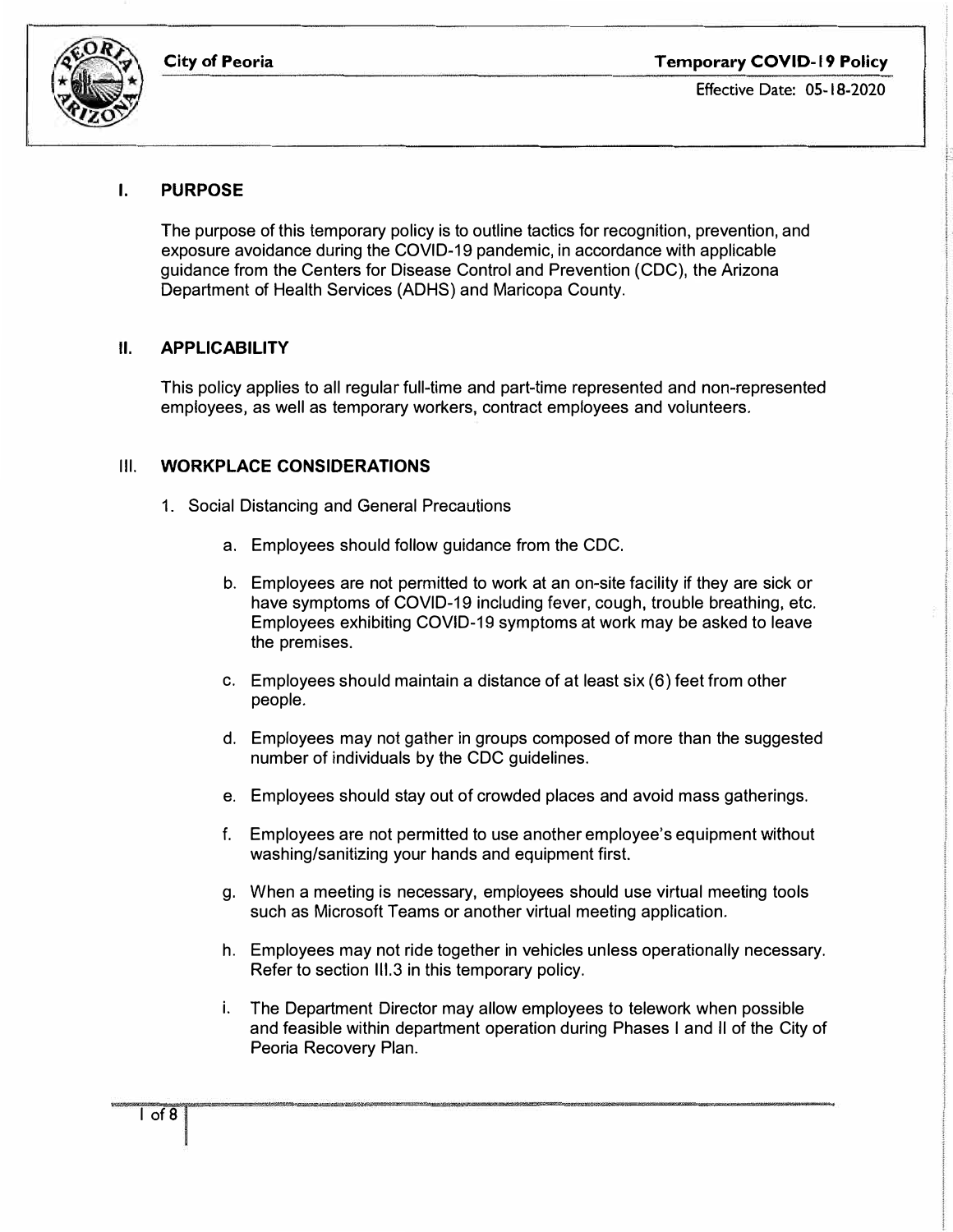

- j. The Department Director may consider implementing appropriate alternatives to reduce the total number of employees in the work area at the same time during Phases I and II of the City of Peoria Recovery Plan.
- k. Social distancing should be maintained while in conference rooms. All conference rooms should display the acceptable capacity to allow for appropriate social distancing. Please check with Public Works, Facilities Division, for questions regarding conference room occupancy guidelines.
- 2. Personal Protective Equipment (PPE) and Face Coverings
	- a. Face coverings
		- i. Per CDC guidelines, it is recommended employees cover their mouths and noses with their own supplied and appropriate cloth face cover when around others, including when required to be out in public or around others for work purposes. Per the CDC, the purpose of cloth face covering is to protect other people in case you are infected, and does not prevent the wearer from contracting the virus.
		- ii. The City may require employees to wear face coverings when appropriate in situations where social distancing is not possible. In these situations, the City will provide training and the appropriate face covering.
	- b. Gloves

Glove use should be deployed consistent with CDC guidance. Not all positions and tasks within positions require glove. Employees are permitted and may be required to wear gloves when necessary (such as taking/giving money to customers, cleaning restrooms, driving in a shared vehicle, or as required in the Job Hazard Analysis [JHA]).

- 3. Riding in a Vehicle with Others
	- a. Keep the windows down as practicable to encourage fresh air circulation.
	- b. Both the driver and passenger(s) should wear gloves and face coverings.
	- c. When possible, the passenger(s) should ride in the back seat to assist with social distancing.
	- d. The vehicle should be cleaned before and after driving/riding, following CDC guidelines.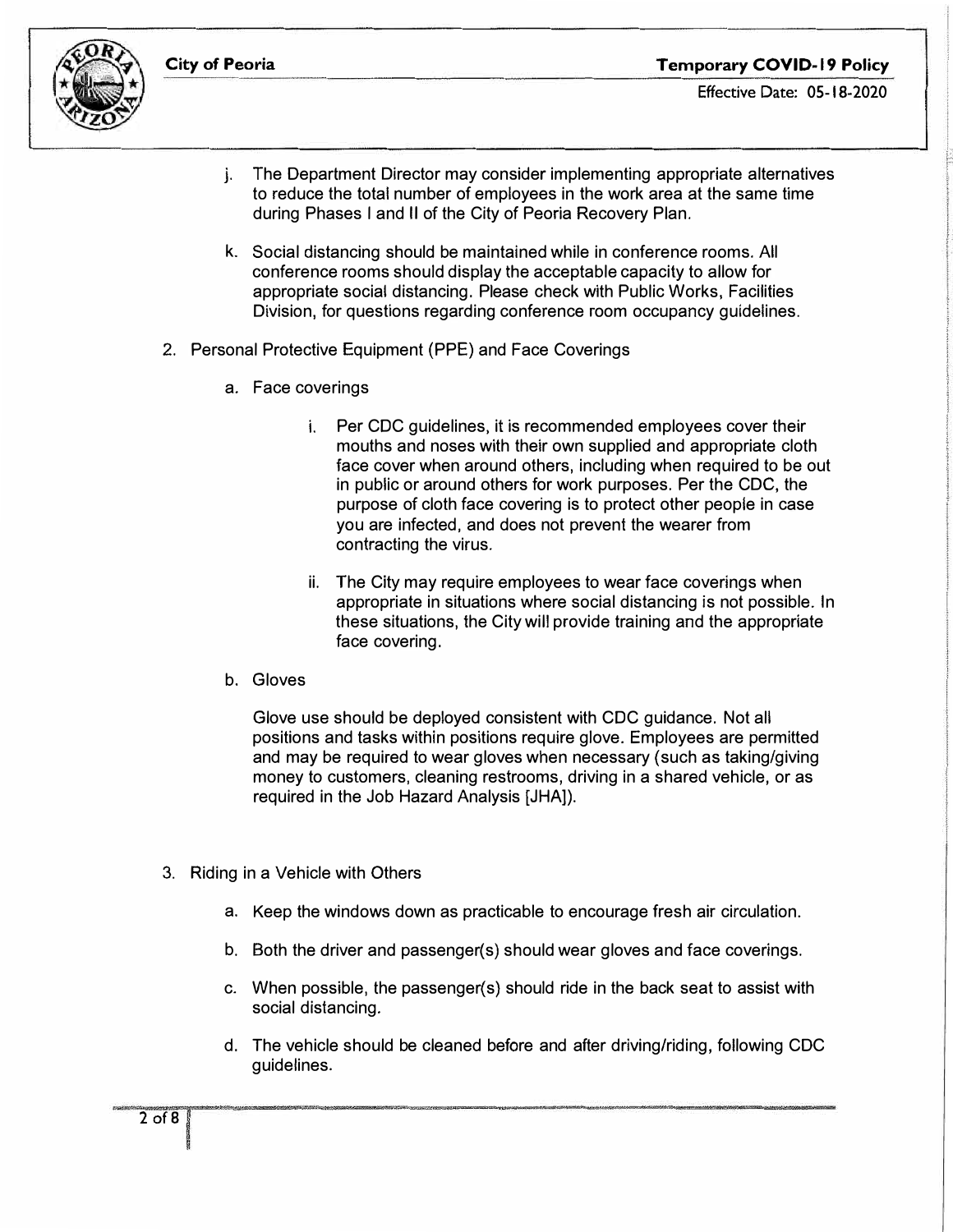

- 4. Temperature Checks
	- a. Employees should follow guidance from the CDC.
	- b. Temperature check stations are located throughout the City at various facilities, as determined by each department. An employee may voluntarily take their temperature with a thermometer furnished by the City of Peoria, or a thermometer the employee brought from home.
	- c. Without limitation, designated departments and/or workgroups may be required to undergo temperature checks as determined by the City Manager in conjunction with the review of applicable law and guidance from public health experts.
		- i. An employee who has a fever at or above 100.4 degrees Fahrenheit or who is experiencing coughing or shortness of breath should notify their supervisor and immediately leave the workplace.
		- ii. The employee should monitor his or her symptoms and seek medical advice if concerned about the symptoms.
	- d. Time spent waiting for the temperature checks should be recorded as time worked for non-exempt employees.
	- e. Employees shall follow proper hand washing or hand sanitizing guidelines immediately before and after taking his/her own temperature.
	- f. Employees shall disinfect the thermometer after use by following instructions provided and located at each temperature check location.
- 5. Facility Cleaning After Exposure

If an employee is confirmed to have COVID-19 infection and has been in City facilities within a certain timeframe, the City of Peoria will follow cleaning and disinfection guidelines as outlined by the CDC.

- a. Upon receiving notification of a confirmed COVID-19 case, HR will notify the Public Works Director who will be responsible for determining the extent of the cleaning to include the employees work area, adjacent common areas and other locations consistent with scope of exposure.
- b. If it has been less than seven (7) calendar days since the COVID-19 confirmed positive employee has been in the facility, any areas used for prolonged periods of time by that person will be closed off, to the extent practicable, for 24 hours.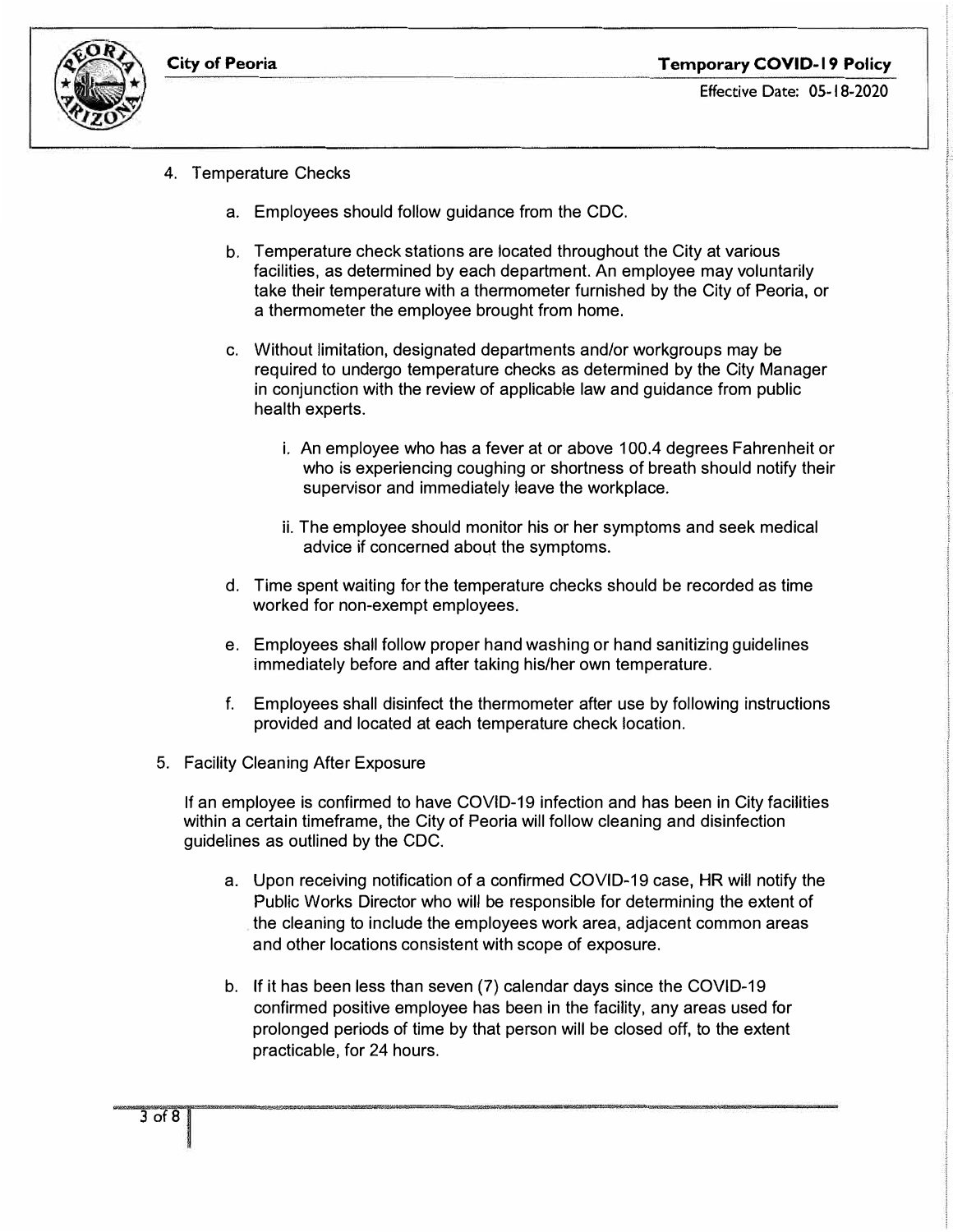

- i. During the closure period, outside doors and windows should be opened and air circulation increased in the area as practicable.
- ii. Remaining employees will be asked to leave the area. In some cases, alternative work locations or assignments may be provided.
- iii. If alternative assignments or locations are not available, the employees in the area may be required to leave the area and not report to work for at least 24 hours. Employees should refer to section V. for information related to leave of absence or contact the Human Resources Department for more information.
- c. If it has been seven (7) calendar days or more since the COVID-19 confirmed positive employee used the facility, additional cleaning and disinfection is not necessary and the City of Peoria will continue routine cleaning and disinfection of all high-touch surfaces in the facility.

# **IV. TESTING, TRACING AND ISOLATION**

- 1. COVID-19 Testing
	- a. Per Maricopa County COVID-19 resource web page, COVID-19 testing is currently available for anyone who thinks they might have been exposed to COVID-19; whether they are symptomatic or not. Symptoms may include any combination of cough, shortness of breath, fever, chills, muscle pain, headache, sore throat, or a new loss of taste or smell.
	- b. People at higher risk for serious illness from COVID-19 as defined by the CDC should contact their healthcare provider if they are ill.
	- c. The turnaround time of lab results varies, but is generally within two to six (2 to 6) days. Employees should check with their healthcare provider if they have questions about the status of their results.
	- d. While awaiting results:
		- i. If symptomatic and awaiting results, the employee should stay home and away from others or under isolation precautions until the employee receives the test results.
		- ii. If asymptomatic and awaiting results, no isolation is required but everyday precautions as outlined by the CDC, such as maintaining social distancing, washing hands frequently, sanitizing high use areas, etc. are encouraged.
	- e. Once results are known: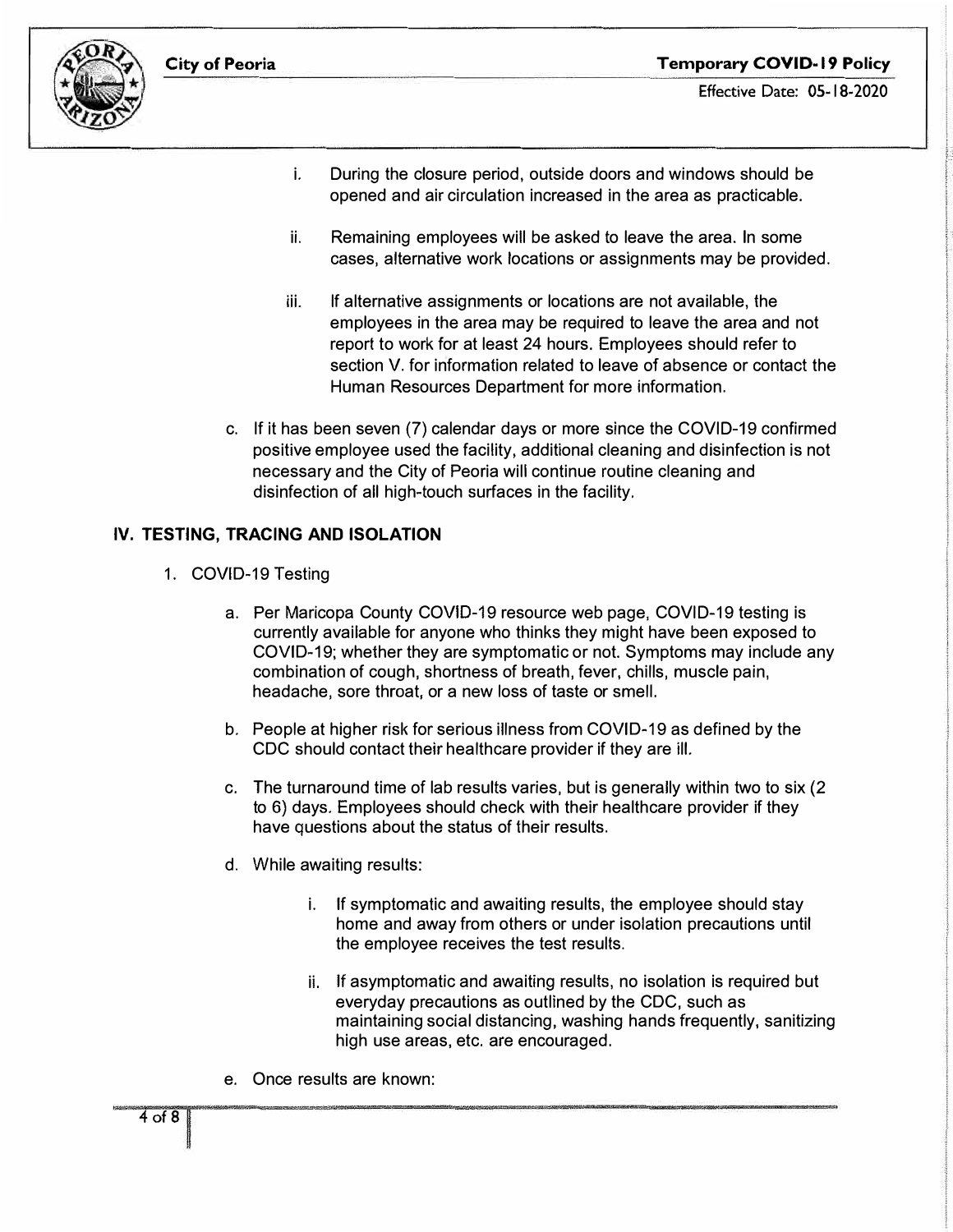



- i. If symptomatic and the test result is positive, the employee should stay home away from others or under isolation precautions until there has been no fever for at least 72 hours without the use of medication AND other symptoms have improved AND at least ten (10) days have passed since symptoms first appeared.
- ii. If symptomatic and the test result is negative, the employee should stay home away from others or under isolation precautions until there has been no fever for at least 72 hours without the use of medication AND other symptoms have improved.
- iii. If asymptomatic and the test result is positive, the employee should stay home away from others or under isolation precautions until ten ( 10) days have passed since specimen collection.
- iv. If asymptomatic and the test result is negative, no isolation precaution is required.
- g. Information on testing facilities in Arizona can be found on azdhs.gov/covid-19.
- 2. Antibody (Serology) Testing

Per ADHS, antibody tests check the blood to look for antibodies to indicate if there has been a previous infection with the virus.

- a. Testing positive
	- i. A positive test indicates there are antibodies that likely resulted from a previous COVID-19 infection.
	- ii. It is not clear at this time if those antibodies provide protection (immunity) against becoming infected again.
	- iii. If symptomatic, employees should stay home away from others or under isolation precautions until they have had no fever for at least 72 hours without the use of medication AND other symptoms have improved AND at least ten (10) days have passed since symptoms first appeared;
	- iv. If asymptomatic, there is no follow up needed, but it is recommended for employees to use a cloth face covering while outside their home for at least ten (10) days since specimen collection as well as normal precautions are encouraged.
- b. Testing Negative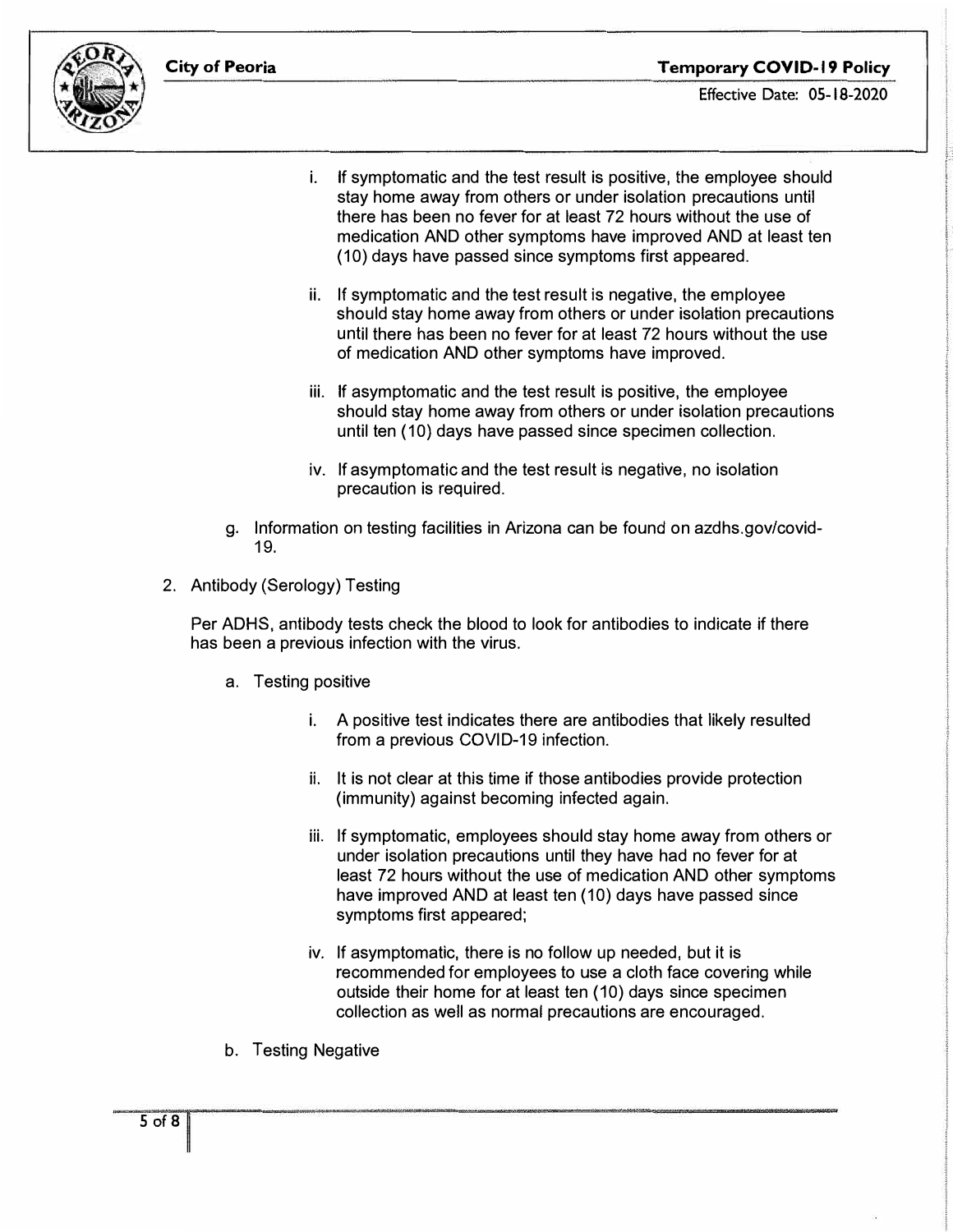



- **Effective Date:** 05-18-2020
- i. A negative test indicates there has likely been no previous infection, but does not preclude a current infection.
- ii. If symptomatic, stay home away from others or under isolation precautions for at least 72 hours after fever is gone without the use of medication AND other symptoms have improved AND at least ten (10) days have passed since symptoms first appeared;
- iii. If asymptomatic, no isolation is necessary but normal precautions are encouraged.
- v. Consideration should be given to alternative testing to determine if there is a current infection.
- vi. Refer to CDC serology testing guidelines for more information.
- 3. Isolation Protocol
	- a. Follow guidance from the CDC guidelines.
	- b. Employees should stay at home if they are feeling sick, following normal notification protocol for absences within his/her department.
	- c. If an employee feels ill at work or is exhibiting symptoms of COVID-19, he/she should be directed to leave work immediately and go home, or to the nearest health care facility if he/she believes that to be necessary.
	- d. If the employee is well enough to drive their own vehicle, they should be asked to do so. The employee should be discouraged from using public transportation.
	- e. The employee who has left work should stay home away from others or under isolation precautions until there has been no fever for at least 72 hours without the use of medication AND other symptoms have improved AND at least ten ( 10) days have passed since symptoms first appeared. The employee should seek medical attention as needed.
	- f. The employee may be required to submit a release from the healthcare provider to the HR Department before being permitted to return to work.
- 4. Contact Tracing
	- a. An employee who has tested positive for COVID-19 will be interviewed by HR staff to determine who he/she has been in close contact with within the ten (10) days prior to being diagnosed. Per CDC guidelines, "close contact" means exposure within six (6) feet of an individual testing positive for COVID-19 for more than ten ( 10) minutes.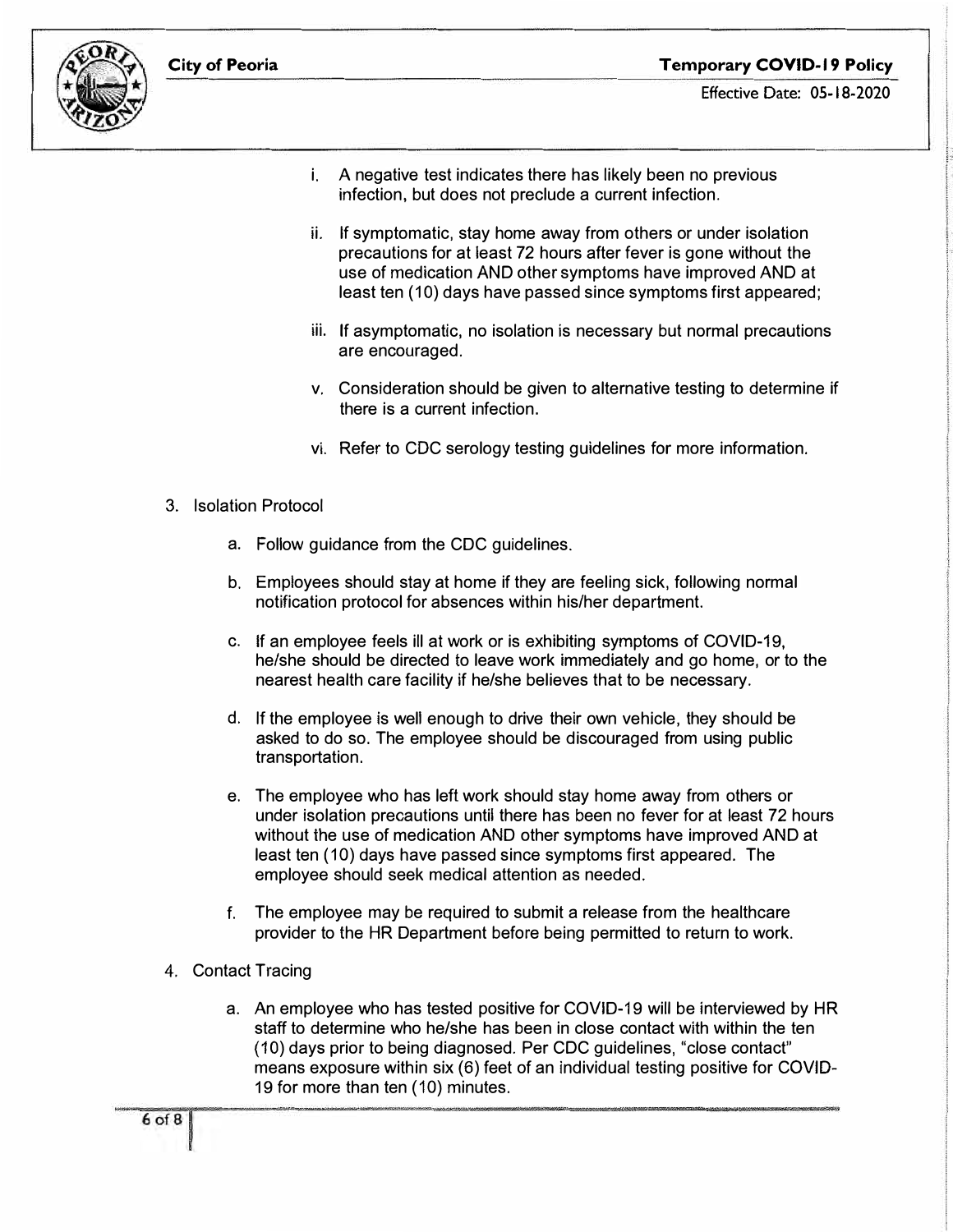

- Effective Date: 05-18-2020
- b. HR will reach out to each of those contacts, informing them that they may have been exposed and provide the employee with resources related to COVID-19.
- c. Regular follow up will be conducted with all contacts to monitor symptoms for a period of not less than ten (10) days following the initial notification.

# V. **LEAVE OF ABSENCE**

Employees may request a leave of absence due to COVID-19-related reasons. A leave of absence related to COVID-19 may be either paid or unpaid, depending on the circumstances. Employees should work with the Human Resources Department to request a leave of absence. The Human Resources Department will coordinate details with the employee's department and notify the employee if they are eligible for the requested leave of absence.

## **VI. RETURNING TO WORK AFTER ILLNESS OR ISOLATION**

The City of Peoria follows the returning to work after illness or isolation guidance published by the ADHS and the CDC. The City has collaborated with Banner Occupational Health Service (BOHS) to provide documentation regarding return-to-work (RTW) release for employees related to COVID-19. Alternatively, the employee may also choose to use their own provider at their own expense. The employee must then provide the RTW paperwork to the Human Resources Department and notify their supervisor of the date they are able to return.

## **VII. TEMPORARY ALTERNATIVE WORK ARRANGEMENTS**

- 1. Vulnerable Populations: Public Health experts have identified those individuals who may be considered at a higher risk for severe illness from COVID-19.
- 2. Employees who, because of increased risk to themselves or another person whom they live with and care for, may request temporary alternative work arrangements due to the potential risk of exposure.
- 3. Employees should request a temporary alternative work arrangements through the Human Resources Department if needed due to COVID-19.
	- a. Employees should request alternative arrangements in writing, using the designated "Temporary Alternative Work Arrangement Request Form" and submit to the Human Resources Department.
	- b. Dependent upon the reason for the request, temporary alternative work arrangement requests may require appropriate, recent medical documentation that specifies the need for alternative arrangements.